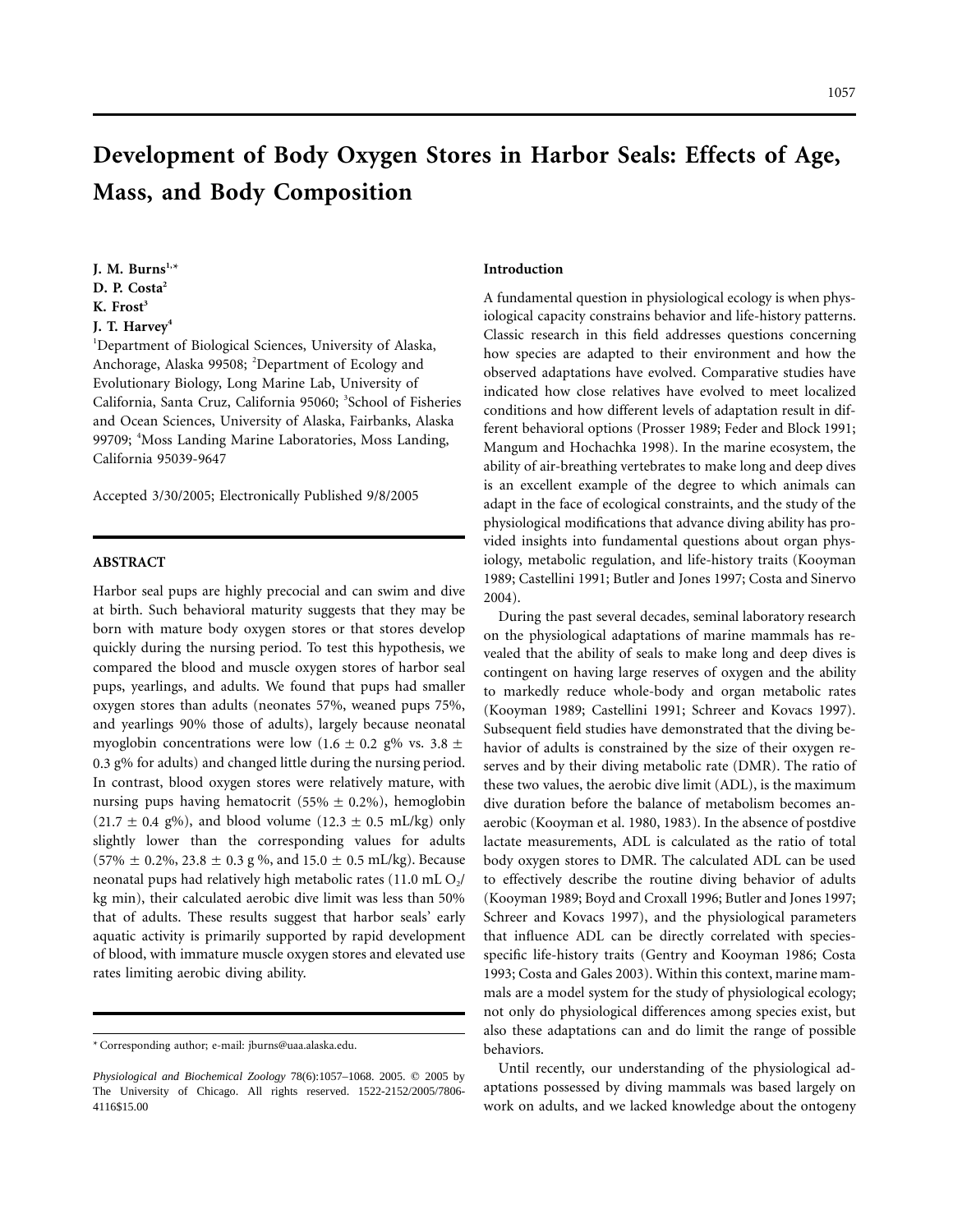of diving physiology or its effect on behavior. Whereas studies on neonatal pinniped metabolic rates had indicated that pups, like most terrestrial mammalian young, had disproportionately high metabolic rates and had limited control of heart rate and other metabolic processes (Elsner et al. 1977; Rea and Costa 1992; Blackwell and Le Boeuf 1993; Castellini et al. 1994; Falabella et al. 1999), the implications of this physiological limitation on the diving ability of pups were not considered until more recently (Thorson and Le Boeuf 1994; Burns and Castellini 1996; Horning and Trillmich 1997). Over the past decade, however, studies of juvenile diving behavior and physiology have indicated that all pups are fairly inept divers at birth and that the rate at which pups mature physiologically and behaviorally is closely tied to the length of the dependent period, here defined as the time from birth to independent foraging (Thorson and Le Boeuf 1994; Horning and Trillmich 1997; Merrick and Loughlin 1997). By extension, these findings suggest that both the rate and extent of neonatal physiological development is under selection; pups must become effective marine predators within a few weeks of nutritional independence (at weaning or the end of the postweaning fast) or face death through starvation.

Of all the pinnipeds, harbor seals offer a unique opportunity to study the relationship between rates of physiological change and behavioral strategies. Harbor seal pups are some of the most precocial of all phocids. Pups can swim and dive at birth (Jorgensen et al. 2001; Greaves et al. 2005) and are one of only two species that are born with a subcutaneous blubber layer and adult pelage (Bigg 1981; Oftedal et al. 1991). In combination with the relatively short lactation period (∼21–28 d; Lawson and Renouf 1987; Muelbert and Bowen 1993), such behavioral maturity suggests that harbor seal pups may be born with mature body oxygen stores or that stores develop quickly during the nursing period. Alternatively, if harbor seal pups are born with immature oxygen stores or these stores do not develop rapidly during the nursing period, it might suggest that there are limits to the rate at which these processes can mature. Since the identification of such fundamental physiological limits often provides insights into the interaction between physiology, behavior, and life-history patterns (Prosser 1989; Costa 1993; Mangum and Hochachka 1998), this study is focused on understanding the pattern of development of blood and tissue oxygen stores in young harbor seals as it relates to the ontogeny of diving capacity.

#### **Material and Methods**

## *Animal Capture and Handling*

Harbor seals were captured throughout the year in Monterey Bay, California, from September 1997 through June 2000  $(n = 278)$ , and in Prince William Sound, Alaska, from June 24 to July 1 in 1998 and 1999 ( $n = 117$ ). The two sites were chosen to complement each other, with a large number of animals over a limited age range captured in Alaska and a smaller number of animals over a broader range of ages captured in California. Capture logistics also limited the types of data that could be obtained from each group of animals. In both states, seals were live-captured near haul-outs by net entanglement as previously described (Jeffries 1986; Frost et al. 1995). Because individual animals were not targeted, we assume that animals captured were representative of the population. After removal from the capture net, seals were placed in individual nets and placed in a quiet location until handling. All seals were weighed ( $\pm$ 0.1 kg) with a hanging electronic load cell (O'Haus), measured (standard length, axial girth), sexed, and tagged (Dalton Allflex tag) for later identification. Animals either were manually restrained or were chemically immobilized by intravenous injection of diazepam (0.2–0.3 mg/kg; Abbott Laboratories, Chicago, IL). Blood samples were collected from the extradural vein into Vacutainer collection tubes and placed on ice  $(**6** h)$  or in  $-80^{\circ}$ C storage until analyzed.

The ages of adult and yearling harbor seals were determined based on their size (standard length and mass) and pelage condition. Pups were aged based on appearance, body mass, time of year, and whether they had milk in their stomachs. During the pupping season (April–May in California) pups were classified as neonates (estimated  $<$ 7 d old) if they weighed less than 15 kg and appeared thin for their body length (Dubé et al. 2003). Pups between 15 and 22 kg, those that had milk in their stomachs, and those that were seen with an attending female before or after capture were classified as nursing pups. Large  $(>=22 \text{ kg})$  pups that did not have milk in their stomachs and were not seen with attending females were classified as weaned. In Alaska, all captures were performed during a 1-wk period at the end of June (June 24–July 1) when most pups were near weaning or weaned (Frost et al., forthcoming). However, those pups that had milk in their stomachs or were less than 22 kg were classified as nursing ( $n = 6$ ). No pups larger than 25 kg had any milk in their stomachs.

A subset of animals handled in California ( $n = 63$ ) and Alaska ( $n = 58$ ) had their body compositions determined by deuterium-oxide dilution. Following collection of a presample, animals were intubated with deuterium oxide (Cambridge Isotopes, 99.9%, 0.5 g/kg), and two postequilibration blood samples were collected into red-top Vacutainers at 2 and 2.5 h after injection (Bowen and Iverson 1998). Serum samples from centrifuged vials were frozen at  $-20^{\circ}$ C. Pure water was recovered from serum samples by vacuum distillation, and samples were analyzed by infrared spectrophotometry at Dalhousie University, Canada (Oftedal and Iverson 1987). Total body water (TBW) was determined from hydrogen-dilution space using equation (5) from Bowen and Iverson (1998). Total body fat and lean body mass percentages were determined from TBW using equations developed for gray seals (Reilly and Fedak 1990).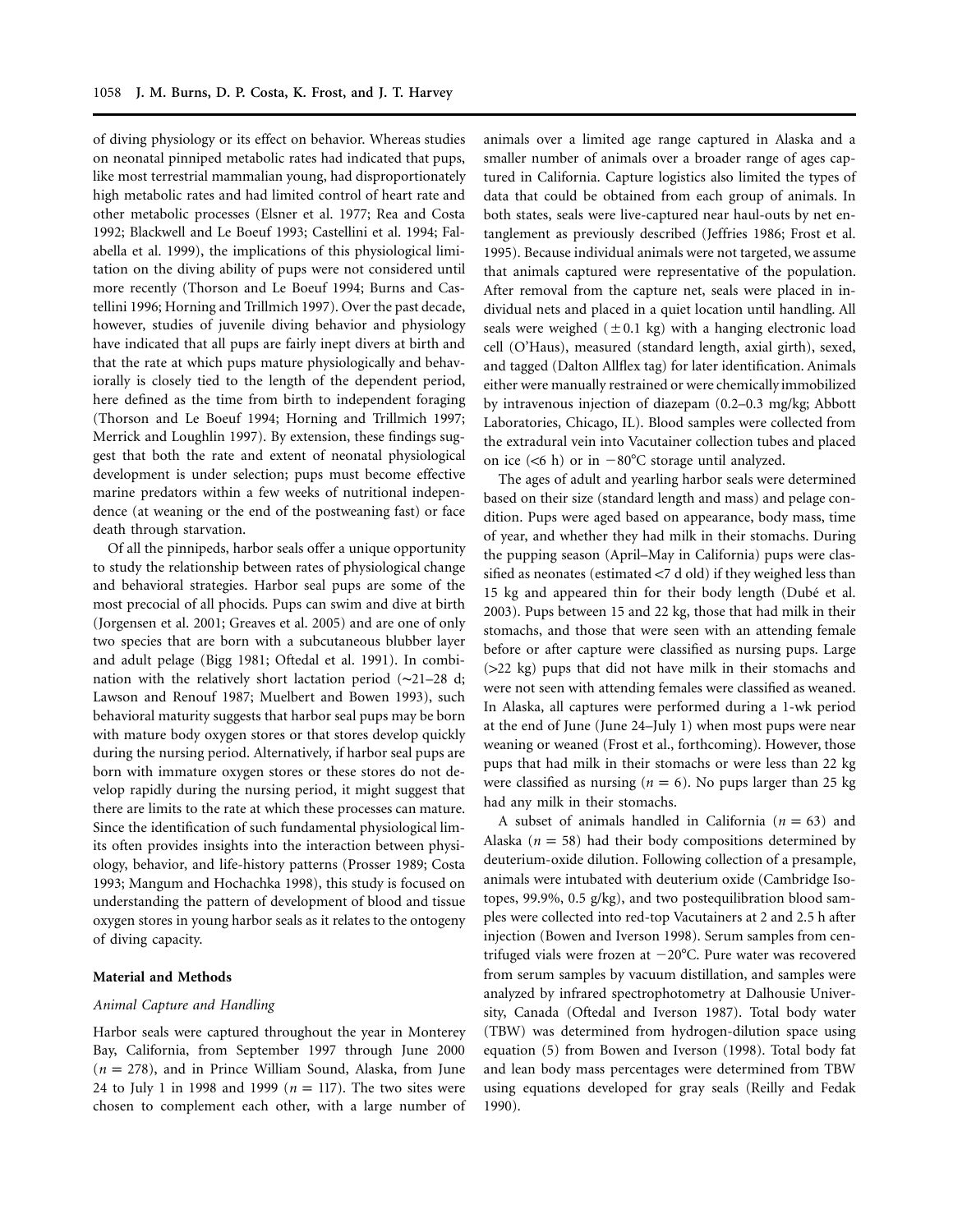# *Hematology*

An initial blood sample was collected into green-top (lyophilized lithium heparin) and purple-top (liquid EDTA) Vacutainers. Within 6 h of sample collection, hematocrit (HCT; percentage of red blood cells by volume) was determined from the greentop Vacutainers by centrifugation, and hemoglobin (Hb; g/100 mL blood) was determined by the cyanomethemoglobin method (Sigma Kit 625A). Mean corpuscular hemoglobin content (MCHC) was then determined as  $(100 \times Hb)/HCT$ . A second purple-top Vacutainer of blood was collected from a subset of animals handled in California, and these samples were kept refrigerated until hematological analysis by a veterinary laboratory (1998, Meris Laboratories; 1999–2000, IDEXX Veterinary Services). Complete red blood cell (RBC) counts  $(1,000/\mu L \text{ blood})$ were conducted within 48 h of sample collection using Coulter Counter methods. To control for artifacts introduced into mean corpuscular volume (MCV) and mean corpuscular hemoglobin (MCH) measures by the optical counting method of Coultertype laboratory equipment (Castellini et al. 1996; Fadely 1997; Bossart et al. 2001), MCV and MCH were calculated from combinations of field-determined HCT and Hb and the laboratorydetermined RBC counts following Kerr (1989). Because RBC counts were not determined for samples collected in Alaska, no information on MCH or MCV is available for these animals. In addition, because hematological parameters are known to vary with respect to season (Fadely 1997), comparisons among age classes were made using only those samples collected during the pupping and breeding season (in California, April 1–July 1; in Alaska, June 20–July 4).

## *Blood and Muscle Development*

Plasma volume (PV) was determined using the Evans blue methodology (International Committee for Standardization in Haematology 1973). Briefly, a preweighed dose of Evans blue dye (∼0.5 mg/kg) was injected into the extradural vein. Three to six serial blood samples were then collected during the subsequent 30-min period. All samples were collected directly into green-top Vacutainers, well mixed, and placed on ice until processing (3–6 h later). HCT values were determined for each sample, and then tubes were centrifuged and the plasma separated. Separated plasma was stored frozen for later analysis. Before spectroscopic analysis, samples were thawed, mixed, and recentrifuged to remove any artifacts of freezing. The optical density of the plasma samples resulting from Evans blue dye was determined at 624 and 740 nm following El-Sayed et al. (1995) with modifications by Foldager and Blomqvist (1991). Standard curves were determined using harbor seal plasma. All concentration measures were log transformed and the concentration at injection determined by linear extrapolation. PV was calculated only if all the injectate was delivered intravenously and there was a linear change in concentration of dye. Blood

volume (BV) was determined by dividing the estimated PV by  $1 - HCT<sub>max</sub>$ . Both BV and PV are reported on a mass-specific and lean-mass-specific basis.

Muscle samples (∼0.2 g) were collected by biopsy from the *longissimus dorsi* of sedated harbor seals using either a 6-mm dermal-biopsy punch (Miltex) or a 6-mm Bergrström-Stille muscle-biopsy cannula. Samples were placed into a liquid nitrogen dewar or onto ice in the field and were then frozen at  $-80^{\circ}$ C until analysis. Myoglobin content was determined following Reynafarje (1963) as modified by Castellini and Somero (1981). Buffer blanks and elephant seal muscle tissue of known myoglobin concentration were used as assay controls.

# *Total Body Oxygen Stores*

Total body oxygen stores were determined by adding the stores in lung, muscle, and blood (Lenfant et al. 1970; Kooyman et al. 1983). Muscle oxygen stores were estimated by multiplying the measured myoglobin content by the oxygen-binding capacity of myoglobin  $(1.34 \text{ mL } O<sub>2</sub>/g)$  and the total muscle mass. Muscle mass was assumed to be 19.2% for pups and 28.8% for adults, and lung oxygen stores were estimated as 5.3 mL  $O_2$ /kg for pups and 12.2 mL  $O_2$ /kg for adults. These values are based on our measurements of lung volume and muscle mass for 11 pup and nine adult hooded seals (*Cystophora cristata*; Burns et al. 2000). The adult value of 28.8% muscle is similar to that commonly used in measurements of total body oxygen stores (30%; Kooyman et al. 1983). The value used for pups, 19.2%, is similar to our single direct measurement for a weaned harbor seal pup (19.1%) and for four young harp seal pups (18.4%). Blood oxygen stores were determined using the individually measured  $HCT_{field}$ ,  $Hb_{field}$ , and BV. We assumed that one-third of the BV was arterial and that 75% of the oxygen in the arterial system was available, with an additional 5% of the oxygen available through the venous system (Ponganis et al. 1993). Total body oxygen stores were calculated for all animals for which there were muscle and blood oxygen-store measurements. In addition, average total body oxygen stores were calculated for each age class based on the average BV, HCT, Hb, and muscle myoglobin content for that age class.

#### *Metabolic Rate and Aerobic Dive Capacity*

The metabolic rate of neonatal harbor seal pups housed at the Marine Mammal Center (Sausalito, CA) was determined in air using indirect flow-through calorimetry. These pups were brought into the center after being abandoned by their mothers for unknown reasons. Only pups that were judged to be healthy by the on-site veterinary staff were selected for use, and all trials occurred within 1 wk of entry to the center. The metabolic chamber consisted of an opaque plastic tub with a lid sealed with a foam-rubber gasket. The lid had a central Plexiglas window through which the seal was observed at all times. Ambient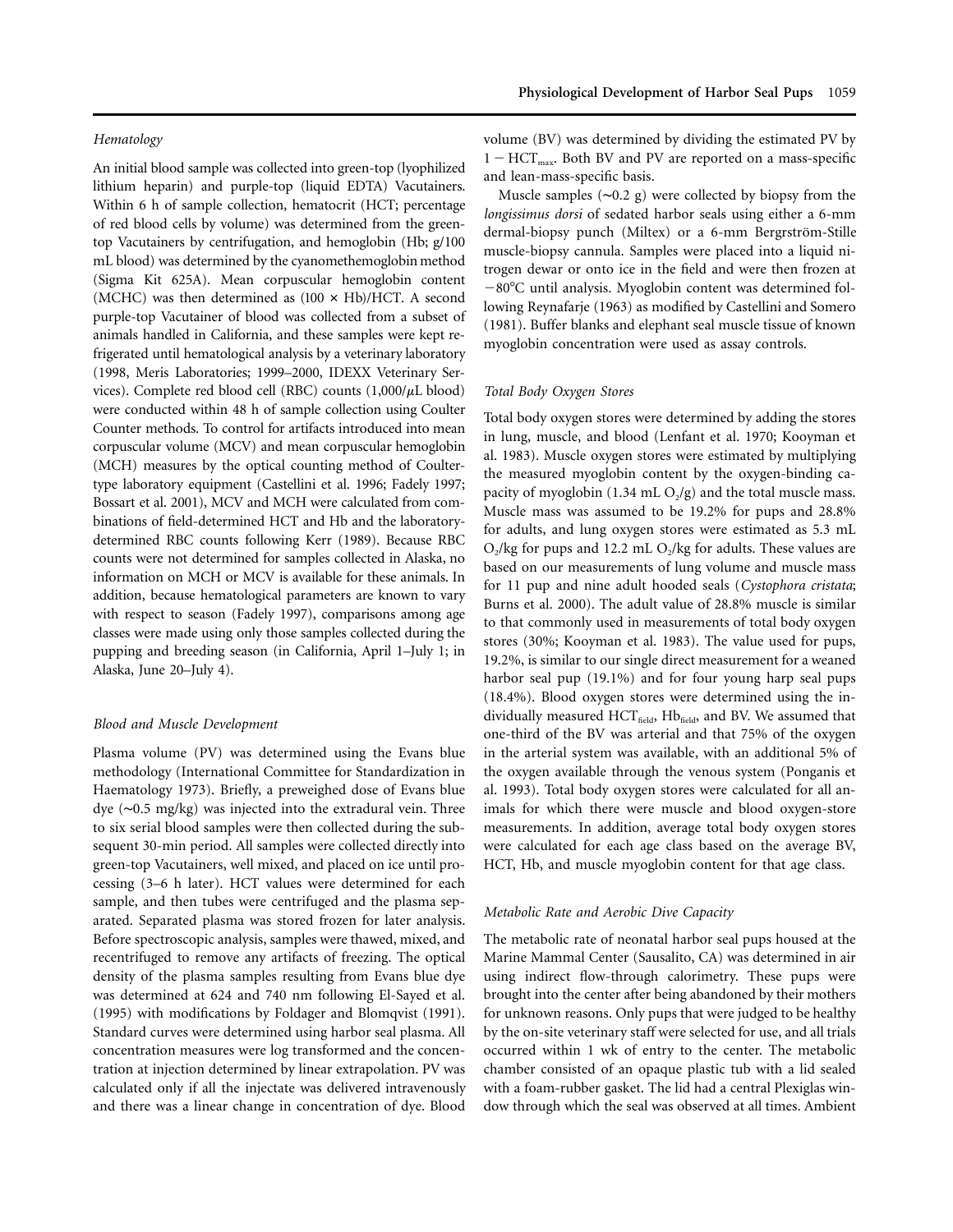| Age Class    | Mass (kg)                                                                  |                                | Body Fat Percentage                |                                 |  |  |
|--------------|----------------------------------------------------------------------------|--------------------------------|------------------------------------|---------------------------------|--|--|
|              | California                                                                 | Alaska                         | California                         | Alaska                          |  |  |
| Neonates     | $10.3 \pm .4^{\text{a}} (6, 9)$                                            | $\cdots$                       | $15.4 \pm 2.7^{\circ}$ (2, 3)      | $\cdots$                        |  |  |
| Nursing pups | $17.7 \pm .6^{b*}$ (18, 14)                                                | $24.9 \pm 1.5^{\circ}$ (5, 1)  | $31.3 \pm 2.1^{bc}$ (9, 4)         | $35.3 \pm 1.7^{\circ}$ (4, 0)   |  |  |
| Weaned pups  | 24.1 $\pm$ .4 <sup>c*</sup> (26, 11)                                       | $28.9 \pm .5^{\circ}$ (14, 15) | $36.6 \pm 2.0^{bc} (4, 2)$         | $40.0 \pm 1.3^{\circ}$ (12, 13) |  |  |
| Yearlings    | $32.0 \pm 1.5^{\text{d}} (9, 13)$                                          | $33.1 \pm .5^{b} (17, 13)$     | $20.8 \pm 2.5^{\text{ab}}(3, 2)$   | $25.9 \pm .9^{b} (13, 8)$       |  |  |
| Adults       | $69.6 \pm 5.7$ <sup>e*</sup> (95, 77) 52.1 $\pm$ 1.6 <sup>c</sup> (25, 27) |                                | $29.4 \pm 2.6^{\text{abc}}$ (2, 0) | $24.6 \pm .9^b(5, 8)$           |  |  |

Table 1: Mean mass and body fat percentage of harbor seals captured in California and Alaska from 1997 to 2000

Note. Data are ±SE, with sample sizes (females, males) given in parentheses. Mass and composition did not vary significantly with sex. Similar alphabetical superscripts indicate similar mass or body composition across age classes within each region.

\* Significant difference between regions within each age class, as judged by Bonferroni post hoc comparisons.

air was drawn through the chambers using a modified vacuum cleaner as an air pump, and flow rates (approximately 40 L/ min) were monitored with an in-line dry gas meter (DTM-325, American Meter). Flow rate, chamber temperature, relative humidity, and ambient pressure were recorded every 10 min. Water and carbon dioxide were removed from a subsample of excurrent air after passage through the flow meter using an alternating series of Baralyme and Drierite tubes. Oxygen concentration was determined by an Ametek S-3A oxygen analyzer that was directly linked to a personal computer. Oxygen consumption data were logged and metabolic rates calculated using equation (4b) from Withers (1977) and respirometry software (Datacan V, Sable Systems, Salt Lake City, UT). The respiratory quotient used was  $0.76$  (19.3 kJ/L O<sub>2</sub>), which assumes a 50 : 50 lipid : protein fuel source (Schmidt-Nielsen 1990), as suggested by the diet of fish and milk replacement fed to pups at the center. The system was calibrated daily using nitrogen gas (Fedak et al. 1981).

Pups were placed within the chamber and allowed to acclimatize for 30 min before the 1-h recording period. Pups were observed at 10-min intervals and their activity scored as asleep, quiescent (awake but calm), active (awake, moving calmly), or agitated. In-air resting metabolic rates were determined for only those 10-min periods when pups were quiescent, and only the lowest oxygen consumption values are reported here. All metabolic rate measurements were determined in air within the animal's thermoneutral zone (Rosen and Renouf 1997). The ADL of harbor seals was calculated by dividing total body oxygen stores by resting metabolic rates. Because we measured metabolic rates only for neonatal pups, all other values were taken from the literature.

## *Statistical Analyses*

The primary goal of this study was to characterize the impact of animal age on various hematological parameters and body oxygen stores. However, it was also necessary to test for differences resulting from collection year, sample location (California or Alaska), and sex. These comparisons were conducted using a general linear model (GLM in SPSS v. 12.0) to test for all effects simultaneously. When significant regional differences were identified in the initial test, the two regions were separated for all subsequent analyses. Before all analyses, data normality was assessed using probability plots, and data were log transformed as necessary to achieve normality. Significance was assumed at  $P < 0.05$  in the GLM models, and Bonferroni post hoc comparisons were used to identify age groups that differed significantly. Data are presented as mean  $\pm$  1 SE unless otherwise noted.

# **Results**

## *Animal Morphology*

Over the course of this study, 395 harbor seals were captured, sexed, weighed, and sampled. There were significant differences in mass by region ( $F_{1,388} = 5.332$ ,  $P = 0.020$ ), so regions were separated for subsequent analysis. As expected, within each region, mass increased with age (California:  $F_{4,268} = 354.24$ , *P* < 0.00; Alaska:  $F_{3,109}$  = 79.80, *P* < 0.00) but did not vary significantly with sex or sampling year (Table 1). There were significant differences across age classes between the states, with Alaskan pups larger than those from California (nursing:  $F_{1,37} = 20.038$ ,  $P < 0.000$ ; weaned:  $F_{1,65} = 58.333$ ,  $P < 0.000$ ) and adults smaller  $(F_{1, 222} = 42.336, P < 0.00)$ . There were no differences in the average size of yearlings. In contrast, only yearlings differed in body composition by state, with yearlings from Alaska having larger fat stores than those from California  $(F<sub>1.25</sub> = 5.07, P = 0.034)$ . There were significant differences in body composition with age (California:  $F_{4,30} = 10.00$ ,  $P <$ 0.001; Alaska:  $F_{3,62} = 39.946$ ,  $P < 0.001$ ), and in general, fat percentage increased during the nursing period and then declined to values seen in adults and yearlings (Table 1). There were no differences in body composition resulting from sex or collection year. Because not all parameters were measured on all animals, sample sizes are reported separately with each analysis.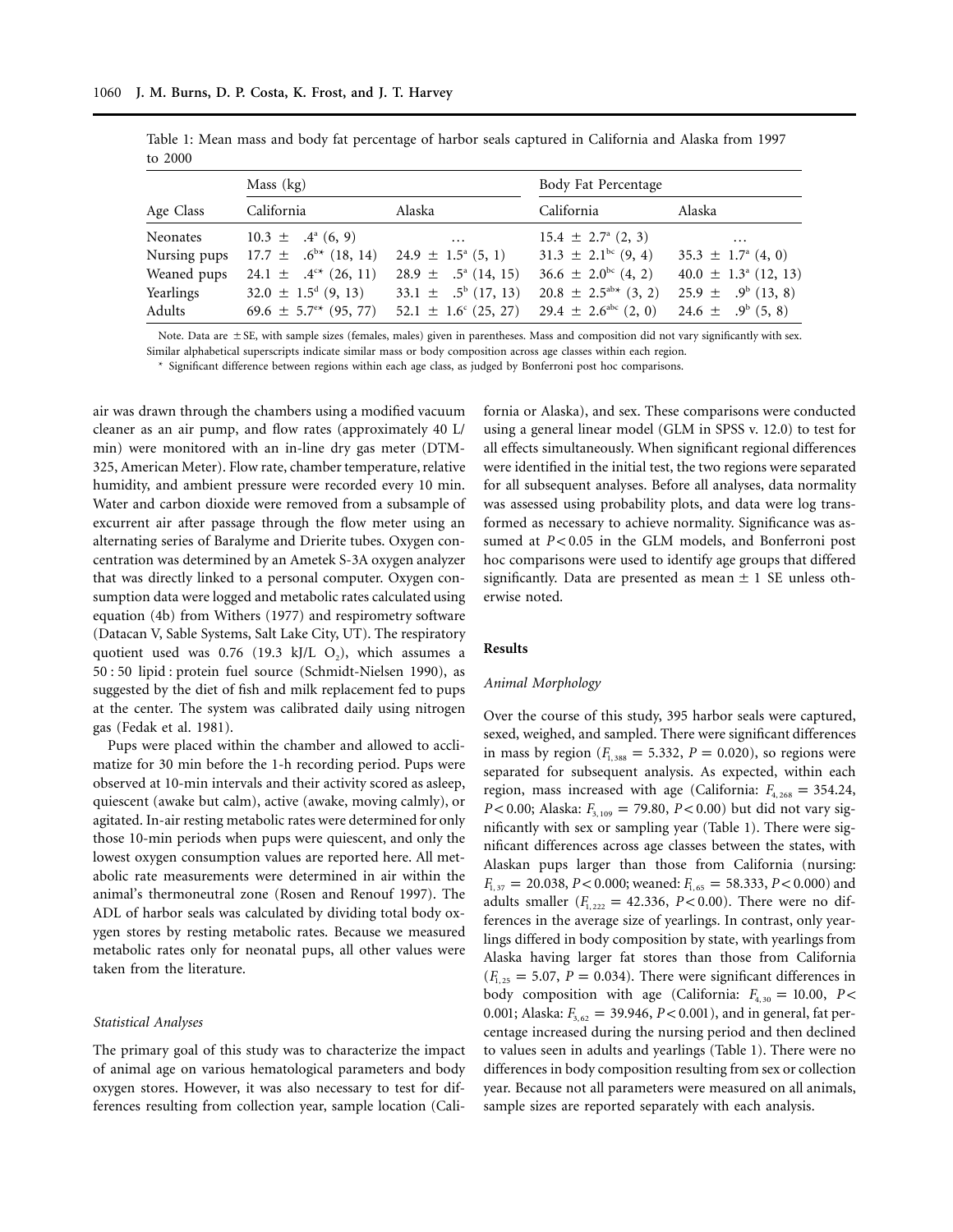# *Hematology*

Neither sample collection year nor sex had a significant impact on any hematological parameter measured. There were significant regional differences in Hb  $(F_{4, 213} = 7.310, P < 0.001)$  and MCHC ( $F_{4,213} = 7.310$ ,  $P < 0.001$ ) but not in HCT ( $F_{4,213} =$ 7.310,  $P < 0.001$ ). Because these three parameters are related, all subsequent analyses were separated by region. In California, there were age-related differences in HCT ( $F_{4,109} = 2.520$ ,  $P = 0.046$ ) and MCHC ( $F_{4, 101} = 4.499$ ,  $P = 0.002$ ) but not in Hb  $(F_{4, 101} = 2.129, P = 0.083)$ . In contrast, all three parameters varied with age in Alaska (HCT:  $F_{3,110} = 6.585$ ,  $P < 0.001$ ; Hb:  $F_{3, 111} = 6.522, P < 0.001$ ; MCHC:  $F_{3, 109} = 4.726, P = 0.004$ ). In general, HCT and Hb were high in newborns, lower during the nursing period, and increasing toward weaning and adulthood, while MCHC increased uniformly with age. The results from all post hoc comparisons are shown in Table 2. There were age-related changes in red-cell characteristics for animals captured in California. While RBC counts did not vary with age, sex, or collection year, MCV and MCH increased with age (MCV:  $F_{4,47} = 2.944$ ,  $P = 0.028$ ; MCH:  $F_{4,47} = 8.307$ ,  $P <$ 0.001). Post hoc tests revealed that adult and yearling harbor seals had significantly higher MCV and MCH values than did pups of all ages (Table 2).

## *Blood and Muscle Development*

PV and BV were determined for 130 animals, of which 81 also had body composition determined. To determine what factors most influenced PV and BV, we examined fluid volumes on both a mass-specific and lean-body-mass-specific basis with respect to age, sampling location, collection year, and sex. Because there were no differences by location, sex, or collection year, samples from both regions were combined. Age was the only variable that had a significant effect on mass-specific PV or BV (PV:  $F_{4,124} = 9.296$ ,  $P < 0.001$ ; BV:  $F_{4,124} = 13.318$ ,  $P <$ 0.001). Both fluid volumes were elevated in the youngest pups (PV:  $8.8 \pm 1.0$  mL/kg; BV:  $20.3 \pm 1.9$  mL/kg), declined in weaned pups (PV:  $5.3 \pm 0.2$  mL/kg; BV:  $12.3 \pm 0.3$  mL/kg), and then increased to adult values in yearlings and adults (PV:  $6.3 \pm 0.2$  mL/kg; BV: 15.1  $\pm$  0.7 mL/kg; Fig. 1). A similar pattern of age-related change was evident when PV and BV were scaled to lean body mass (PV:  $F_{4,72} = 3.933$ ,  $P = 0.006$ ; BV:  $F_{4,72} = 4.149, P = 0.004$ , although the magnitude of the agerelated differences was smaller for BV than for PV (Fig. 1).

In keeping with these age-related trends, mass-specific total blood oxygen stores increased with age  $(F_{4,95} = 10.189, P <$ 0.001) but not with collection year, location, or sex (Table 3). Because blood oxygen stores integrate BV and Hb, the trend was similar to that seen with respect to fluid volumes: while adults and yearlings had greater mass-specific oxygen stores than nursing and weaned pups, neonates had the greatest values of all (Table 3). In contrast, blood oxygen stores varied only slightly with age on a lean-body-mass-specific basis  $(F_{1,67}$  = 3.405,  $P = 0.014$ , with post hoc tests revealing that the only significant difference was between yearlings and adults  $(53.6 \pm 1.6 \text{ mL/kg}$  lean tissue) and early nursing pups  $(43.4 \pm 3.1 \text{ mL/kg}$  lean tissue).

There were no differences in myoglobin content of the *lon-*

| Age Class     | $\boldsymbol{N}$ | HCT(%)                          | $Hb$ (g/100 mL)       | MCHC<br>$(g/100 \text{ mL})$ | RBC Count<br>$(10^6/\text{mm}^3)$ | MCV(fL)         | MCH (pg)                      |
|---------------|------------------|---------------------------------|-----------------------|------------------------------|-----------------------------------|-----------------|-------------------------------|
| Neonates:     |                  |                                 |                       |                              |                                   |                 |                               |
| California    | 10(8)            | $57.7 \pm 1.5$                  | $22.6 \pm .7$         | $39.2 \pm .5^{123}$          | $5.53 \pm .20$                    | $103.4 \pm 3.1$ | $40.5 \pm 1.6^{\text{ab}}$    |
| Alaska        | $\cdots$         | .                               | $\cdots$              | $\cdots$                     | $\cdots$                          | $\cdots$        | $\cdots$                      |
| Nursing pups: |                  |                                 |                       |                              |                                   |                 |                               |
| California    | 20(10)           | 54.9 $\pm$<br>.9                | $21.7 \pm .4$         | 39.4 $\pm$ .3 <sup>12*</sup> | $5.25 \pm .15$                    | $105.5 \pm 3.3$ | 41.4 $\pm$ 1.5 <sup>abc</sup> |
| Alaska        | 6                | .6 <sup>abc</sup><br>54.3 $\pm$ | $22.4 \pm .4^{\circ}$ | 41.3 $\pm .8^{\text{abc}}$   | $\cdots$                          | $\cdots$        | $\cdots$                      |
| Weaned pups:  |                  |                                 |                       |                              |                                   |                 |                               |
| California    | 22(8)            | 56.0 $\pm$<br>$.7\phantom{0}$   | 22.1 $\pm$ .4*        | 39.5 $\pm$ .5 <sup>12*</sup> | $5.23 \pm .10$                    | $106.8 \pm 3.0$ | 41.2 $\pm$ .8 <sup>abc</sup>  |
| Alaska        | 29               | $.5^{ab}$<br>57.4 $\pm$         | $24.0 \pm .3^{ab}$    | 41.9 $\pm$ .3 <sup>ab</sup>  | $\cdots$                          | $\cdots$        | $\cdots$                      |
| Yearlings:    |                  |                                 |                       |                              |                                   |                 |                               |
| California    | 7(6)             | 58.5 $\pm$<br>.9                | 24.1 $\pm$ .6         | 41.2 $\pm$ .4 <sup>123</sup> | $5.18 \pm .19$                    | $112.9 \pm 3.7$ | $46.7 \pm 1.6^{\text{bcd}}$   |
| Alaska        | 29               | .8 <sup>ab</sup><br>58.1 $\pm$  | $25.0 \pm .3^b$       | 43.3 $\pm$ .6 <sup>abc</sup> | $\cdots$                          | $\cdots$        | $\cdots$                      |
| Adults:       |                  |                                 |                       |                              |                                   |                 |                               |
| California    | 50(20)           | 54.1 $\pm$<br>.7                | $22.6 \pm .3^*$       | 41.6 $\pm$ .5 <sup>13*</sup> | 4.97 $\pm$ .11                    | $113.6 \pm 1.8$ | 47.0 $\pm$ .7 <sup>cd</sup>   |
| Alaska        | 49               | .5 <sup>ac</sup><br>54.9 $\pm$  | $24.0 \pm .2^{\circ}$ | 43.5 $\pm$ .3 <sup>ac</sup>  | $\cdots$                          | $\cdots$        | $\cdots$                      |

Table 2: Hematology measures for harbor seals captured in California and Alaska during the pupping period

Note. Sample sizes are for hematology measures; those in parentheses are for RBC counts. Similar alphabetical (Alaska) and numerical (California) superscripts indicate similar hematological parameters across age classes within each region. There were no significant differences with age in HCT, Hb, RBC, or MCV values from California groups.

\* Significant difference between regions within each age class, as judged by Bonferroni post hoc comparisons.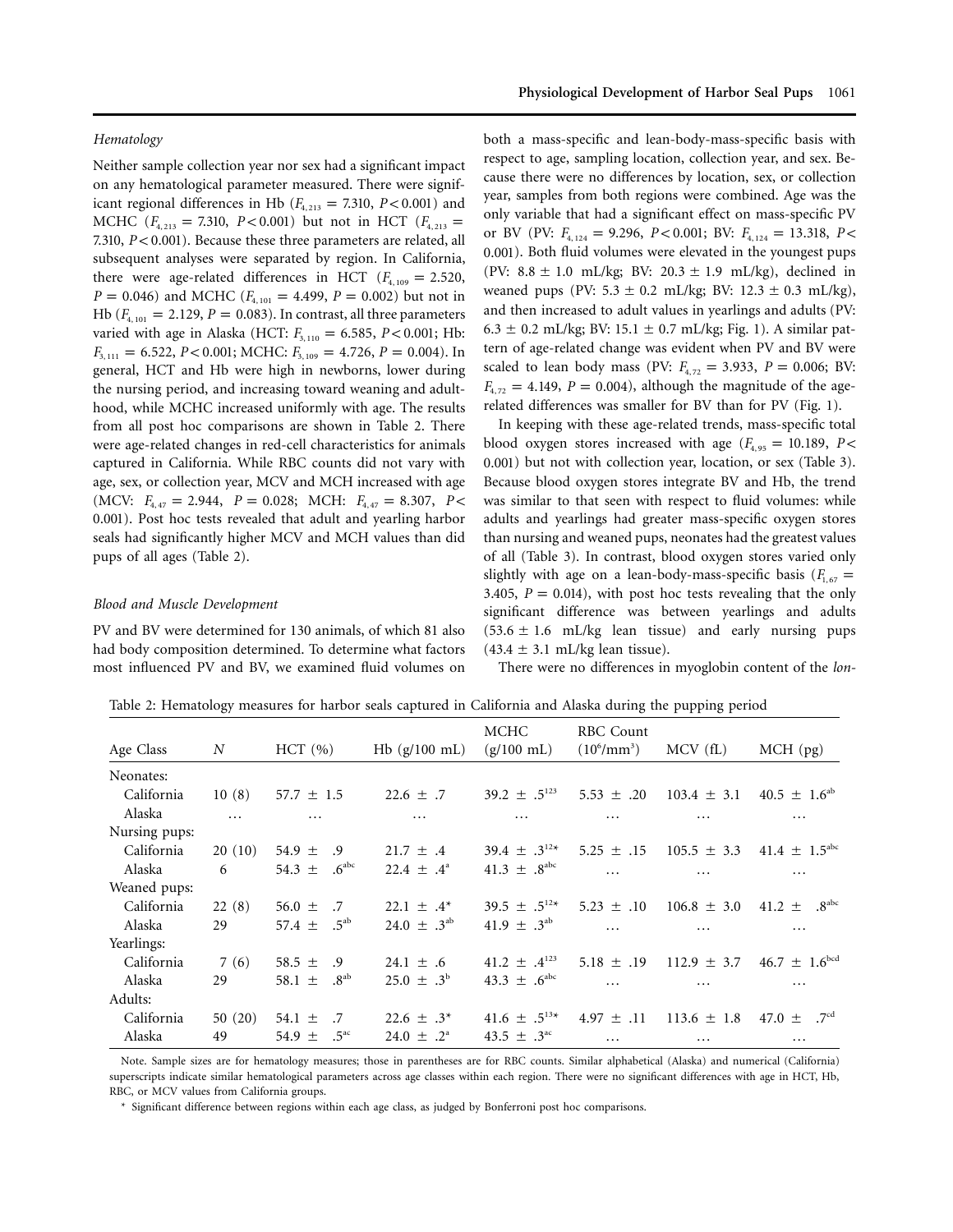

Figure 1. Changes in plasma and blood volumes (mean  $\pm$  SE) with age on both a mass-specific and lean-body-mass-specific basis for harbor seals in each of five age classes: neonates, nursing pups, weaned pups, yearlings, and adults. Plasma volume is shown on the left axis, blood volume on the right. Age classes with similar alphabetical superscripts were not different from each other, as measured by Bonferroni post hoc comparisons. Because there were no significant differences resulting from location, samples from both regions were combined.

*gissimus dorsi* resulting from sex or handling location. However, there were significant differences resulting from age  $(F_{4,31} =$ 5.418,  $P = 0.002$ ). Post hoc comparisons indicated that adults and yearlings had significantly greater myoglobin content than did pups of all ages (Fig. 2). Similarly, mass-specific muscle oxygen stores varied significantly only with age  $(F_{3,33} =$ 21.669,  $P = 0.000$ ), and adult and yearling values were significantly greater than those for pups of all ages (Table 3).

# *Total Oxygen Stores*

Total oxygen stores varied with age on both a mass-specific  $(F_{4, 24} = 12.330, P < 0.001)$  and lean-body-mass-specific basis

 $(F_{4, 21} = 5.736, P = 0.003)$  but not as a result of region, collection year, or sex. On both a mass- and a lean-body-massspecific basis, seals fell into two groups, with pups of all ages having smaller stores than yearlings and adults (Table 3). However, the pattern of variation with age did differ; on a massspecific basis oxygen stores declined during lactation, while on a lean-body-mass-specific basis they increased slightly. The mean total body oxygen stores determined for individual seals when both blood and muscle stores were measured was similar to that estimated by summing the average blood, muscle, and lung stores (Table 3).

The significant age-related increase in total oxygen stores was accompanied by a shift in the primary oxygen storage site. Young pups stored a significantly greater proportion of their oxygen in the blood than did older age classes  $(F_{4,23} =$ 21.773,  $P < 0.001$ ), and this proportion became more "adultlike" as muscles developed (Fig. 3). For example, neonatal pups stored 81% of their oxygen in blood and only 8% in muscle, while adults stored 58% in blood and 24% in muscle.

#### *Metabolic Trials and Aerobic Dive Capacity*

In March and April 1998, metabolic trials were conducted once on each of 14 neonatal pups (8.1  $\pm$  0.3 kg, 10  $\pm$  1 d old). The average resting metabolic rate in air was  $11.0 \pm 0.4$  mL O<sub>2</sub>/kg min at an ambient temperature of 17.5 $\degree$  ± 0.2 $\degree$ C. There was no difference between metabolic rates of male and female pups  $(t_{12} = 0.72, P = 0.49)$ . The calculated aerobic dive capacity (cADL) of harbor seals of different ages was determined by dividing total body oxygen stores by resting metabolic rates. There was a clear increase in cADL near weaning and further differences among age classes resulting from age and mass (Table 3).

#### **Discussion**

There were four main findings from this research. First, harbor seal pups, despite their highly precocial behavior, are not physiologically mature at birth or at weaning. Pups of all ages had smaller mass-specific total oxygen stores than yearlings or adults, and these differences were apparent even when differences in body composition were considered. Second, this research clearly demonstrated that hematology and blood oxygen stores were more mature at birth than muscle oxygen stores. In fact, results indicate that on a lean-body-mass-specific basis, pups are born with blood oxygen stores that are similar to those of adults. Third, we found that the oxygen storage capacity of yearlings and adults is similar despite the large difference in body size between these age classes, which suggests that postweaning physiological development of body oxygen stores is fairly rapid and is largely completed within the first year of life. Finally, this study revealed that adult harbor seals have fairly large total body oxygen stores (68 mL  $O_2$ /kg total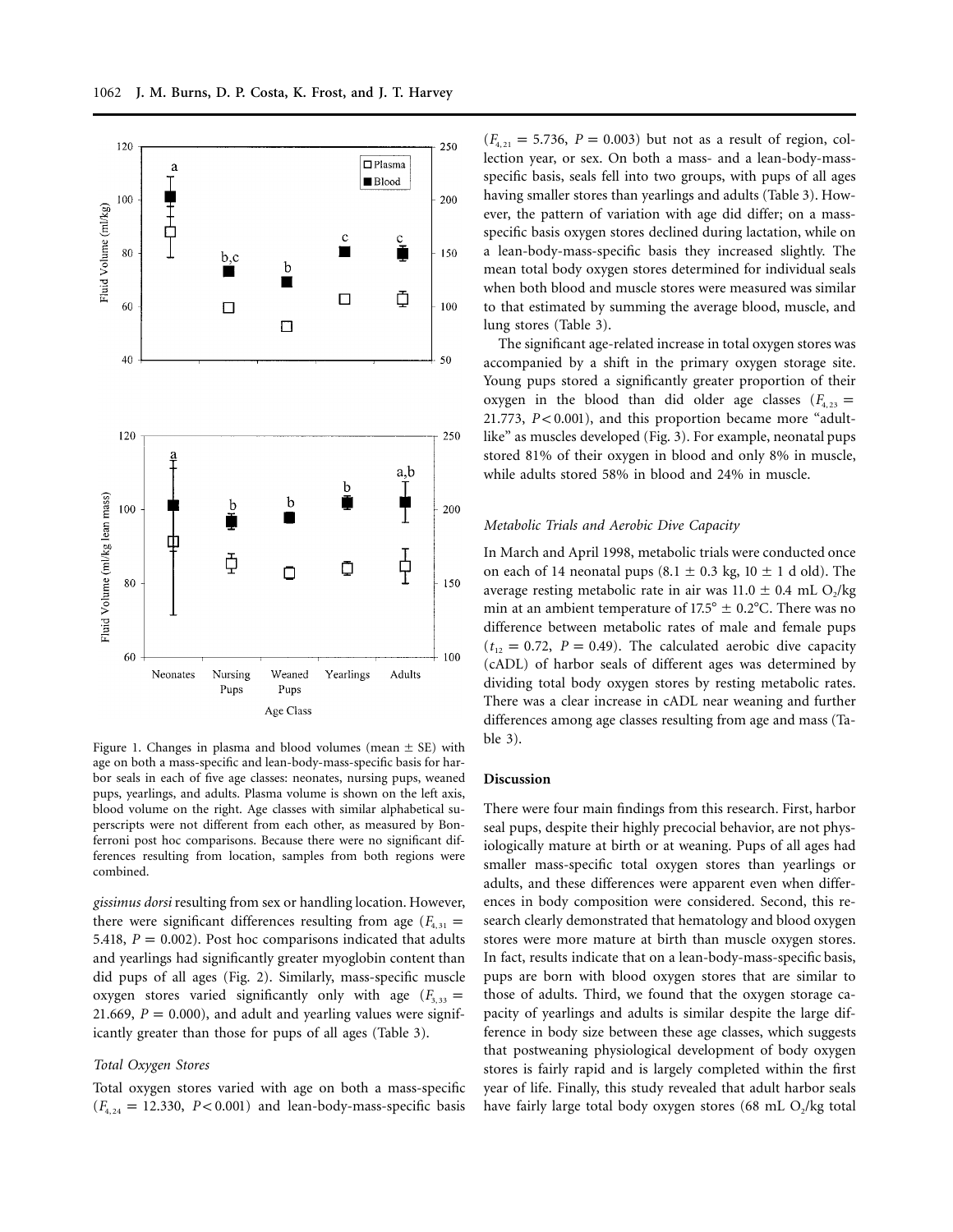Table 3: Body oxygen stores, resting metabolic rates, and calculated aerobic dive capacity in harbor seals

| Age Class    | Ν<br>(Blood,<br>Muscle) | Blood<br>O <sub>2</sub> Stores<br>mL O <sub>2</sub> /kg | Blood<br>O <sub>2</sub> Stores<br>mL O <sub>2</sub> /kg<br>Lean Tissue) | Muscle<br>O <sub>2</sub> Stores<br>mL O <sub>2</sub> /kg | Muscle<br>O <sub>2</sub> Stores<br>(mL O <sub>2</sub> /kg)<br>Lean Tissue) | Total<br>O <sub>2</sub> Stores<br>mL O <sub>2</sub> /kg | Total<br>O <sub>2</sub> Stores<br>(mL O <sub>2</sub> /kg) | Mean Total<br>O <sub>2</sub> Stores<br>(mL O <sub>2</sub> /kg)<br>Lean Tissue) from Averages) | Resting<br>Metabolic<br>Rate in Air<br>$mL O_2/kg min$ | Calculated<br>Aerobic<br>Dive Limit<br>(min) |
|--------------|-------------------------|---------------------------------------------------------|-------------------------------------------------------------------------|----------------------------------------------------------|----------------------------------------------------------------------------|---------------------------------------------------------|-----------------------------------------------------------|-----------------------------------------------------------------------------------------------|--------------------------------------------------------|----------------------------------------------|
| Neonates     | 8, 4                    | $45.6 \pm 5.2^{\circ}$                                  | 44.6 $\pm$ 4.0 <sup>ab</sup>                                            | 4.0 $\pm$<br>.6 <sup>a</sup>                             | $3.9 \pm 2.5^{\circ}$                                                      | $51.8 \pm 7.1^{\circ}$                                  | 52.1<br>$\pm 7.7^{\circ}$                                 | 57.4                                                                                          | $11.0 \pm .4$                                          | 3.0                                          |
| Nursing pups | 18, 7                   | $31.2 \pm 1.3^{\circ}$                                  | $43.4 \pm 3.1^{ab}$                                                     | $\overline{5}^a$<br>$5.9 \pm$                            | $8.8 \pm 2.0^{\circ}$                                                      | $39.4 \pm 2.1^{\circ}$                                  | $56.6 \pm 6.7^{\circ}$                                    | 41.7                                                                                          | $13.3*$                                                | 3.1                                          |
| Weaned pups  | 33, 7                   | $30.4 \pm 1.0^{\circ}$                                  | $48.7 \pm 1.5^{ab}$                                                     | $\overline{7}^a$<br>$7.0 \pm$                            | 12.1<br>$\pm$ 1.8 <sup>a</sup>                                             | $40.0 \pm 1.4^{\circ}$                                  | $67.4 \pm 5.5^{\circ}$                                    | 42.6                                                                                          | $8.6**$                                                | 4.9                                          |
| Yearlings    | 28, 6                   | $39.1 \pm 1.1^{\circ}$                                  | 53.6 $\pm$ 1.7 <sup>a</sup>                                             | $16.3 \pm 1.6^{\circ}$                                   | $22.5 \pm 1.8^{\circ}$                                                     | $68.4 \pm 3.1^{\circ}$                                  | 93.9 $\pm$ 5.5 <sup>b</sup>                               | 68.0                                                                                          | $8.3**$                                                | 7.3                                          |
| Adults       | 18, 14                  | $38.4 \pm 2.4^{\circ}$                                  | 53.5 $\pm$ 2.7 <sup>ab</sup>                                            | $14.7 \pm 1.1^{\circ}$                                   | $21.4 \pm 1.6^{\circ}$                                                     | $68.7 \pm 4.1^{\circ}$                                  | $90.3 \pm 4.7^{\circ}$                                    | 64.4                                                                                          | $6.2**$                                                | 10.2                                         |

Note. Total body oxygen stores ± SE are from individuals for which all components were measured, while the mean total oxygen stores were determined from the average blood volume, hemoglobin, and myoglobin values for that age class. Dive capacity was calculated by taking the ratio of body mass to total oxygen stores. Values are shown on <sup>a</sup> mass-specific and lean-body-mass-specific basis. Age classes that were similar to each other in pos<sup>t</sup> hoc comparisons are indicated with similar superscripts. Lung oxygen was assumed to be 5.3 mL/kg for pups and 12.2 mL/kg for adults.

\* Miller and Irving 1975.

\*\* Ashwell-Erickson and Elsner 1981.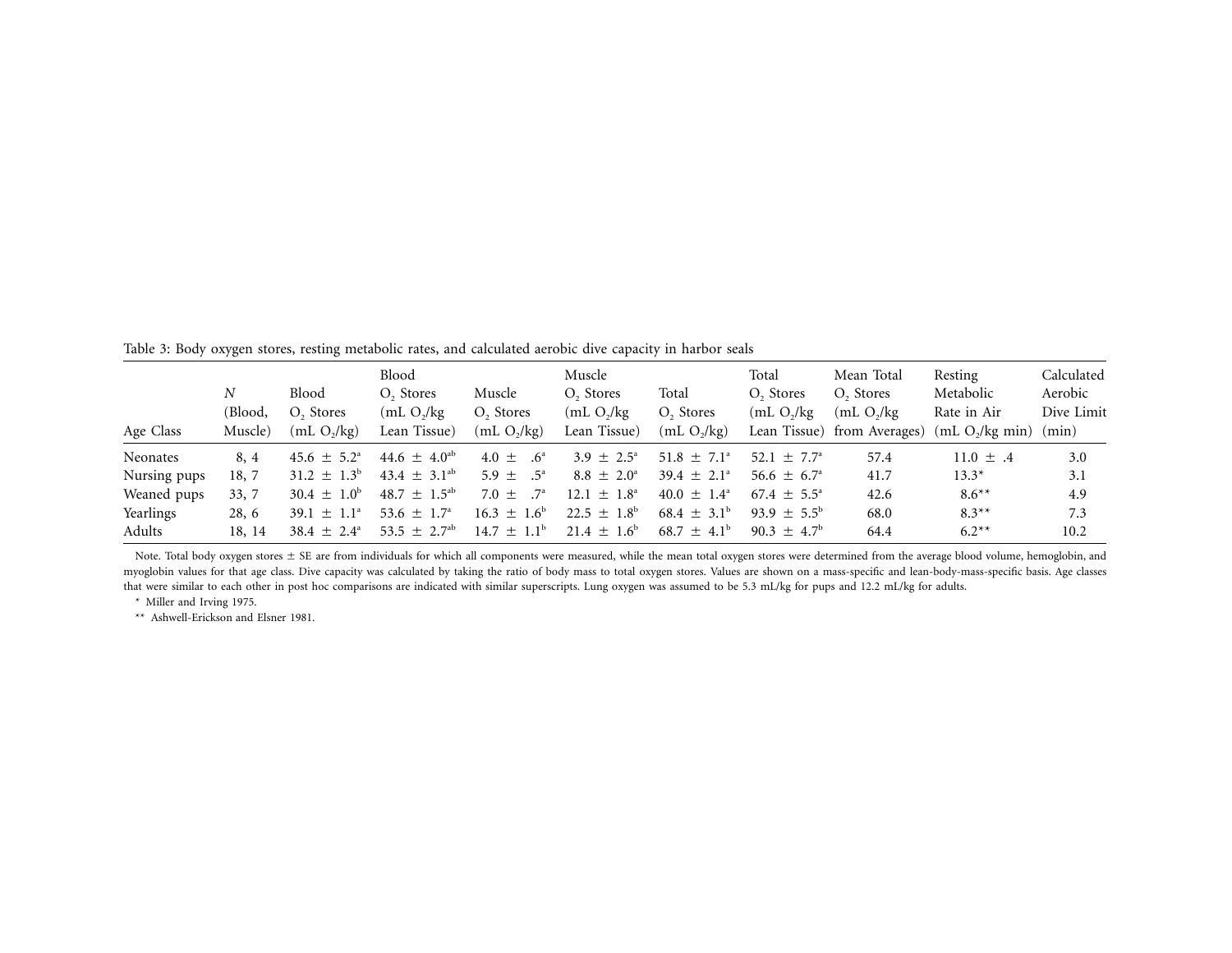

Figure 2. Mean  $\pm$  SE myoglobin content in the *longissimus dorsi* muscle for harbor seals of different ages. Because there were no significant differences resulting from region, Alaskan and Californian data were combined. Age classes with similar alphabetical superscripts were not different from each other, as measured by Bonferroni post hoc comparisons.

mass, 90 mL  $O_2$ /kg lean mass) for a species that is typically thought of as a shallow-water forager (Lesage et al. 1999; Bekkby and Bjorge 2000; Frost et al. 2001; Jorgensen et al. 2001).

# *Development of Oxygen Stores*

As harbor seals aged, their blood oxygen storage capacity increased primarily as a result of changes in the characteristics of the red cells rather than an expansion in mass-specific BV. In general, as animals got older, the size of the red cells increased, as did the amount of hemoglobin stored within cells (MCHC, MCV, MCH). In combination with a relatively unchanged HCT, this alteration in Hb indicates that older animals can store more oxygen per milliliter of blood. While absolute values for HCT, Hb, and MCHC varied between study locations, the ontogenetic trends were similar in scope and timing, and the observed differences were most likely results of regional differences in baseline values (Fadely 1997; Trumble and Castellini 2002). HCT, Hb, and MCHC values were likely high in neonates because fetal blood must have a high oxygen affinity to efficiently extract oxygen across the placenta. Similarly, observed age-related changes in cell size and MCH are consistent with the pattern of blood development previously observed in juvenile mammals from both terrestrial and marine habitats (Spensley et al. 1987; Sepulveda et al. 1999; Noren et al. 2002). Therefore, these changes do not reflect adaptations for aquatic existence or alterations in the basic pathways by which blood develops (Hochachka and Mottishaw 1999).

Although the oxygen-carrying capacity in the blood (mL  $O<sub>2</sub>/$ mL blood) increased with age, PV and BV (adjusted for body size) did not. In fact, when examined on a mass-specific basis, PV and BV declined as pups grew, suggesting that blood stores could not keep pace with tissue development (Jorgensen et al. 2001). However, when analyzed on a lean-body-mass-specific basis, the only age-related differences were between neonates and all other age classes, indicating that BV is scaled to lean tissue mass rather than total mass in all but the youngest pups. The high fluid volumes in neonates were likely results of their low body fat percentage and high hydration state (Castellini et al. 1990). Beyond this neonatal period, PV and BV increased in proportion to the amount of lean tissue deposited, indicating that BV development is not constrained by the pups' rapid growth (as was suggested by Jorgensen et al. [2001]). In combination, these findings indicate that age-related increases in the total amount of oxygen carried in the blood result from increases in the hemoglobin content of the RBCs and not from differences in relative BV.

However, the rate at which hematological changes take place is clearly accelerated in harbor seals. Compared to northern elephant seals (*Mirounga angustirostris*; Thorson 1993), harbor seals are born with more mature blood  $O<sub>2</sub>$  stores (118% of adult values vs. 37% for northern elephant seals). Even though



Figure 3. Relative maturity of blood and muscle oxygen stores for juvenile harbor seals as compared to adult values (*top*), and proportion of total oxygen stored in muscle and blood for harbor seals of all age classes (*bottom*).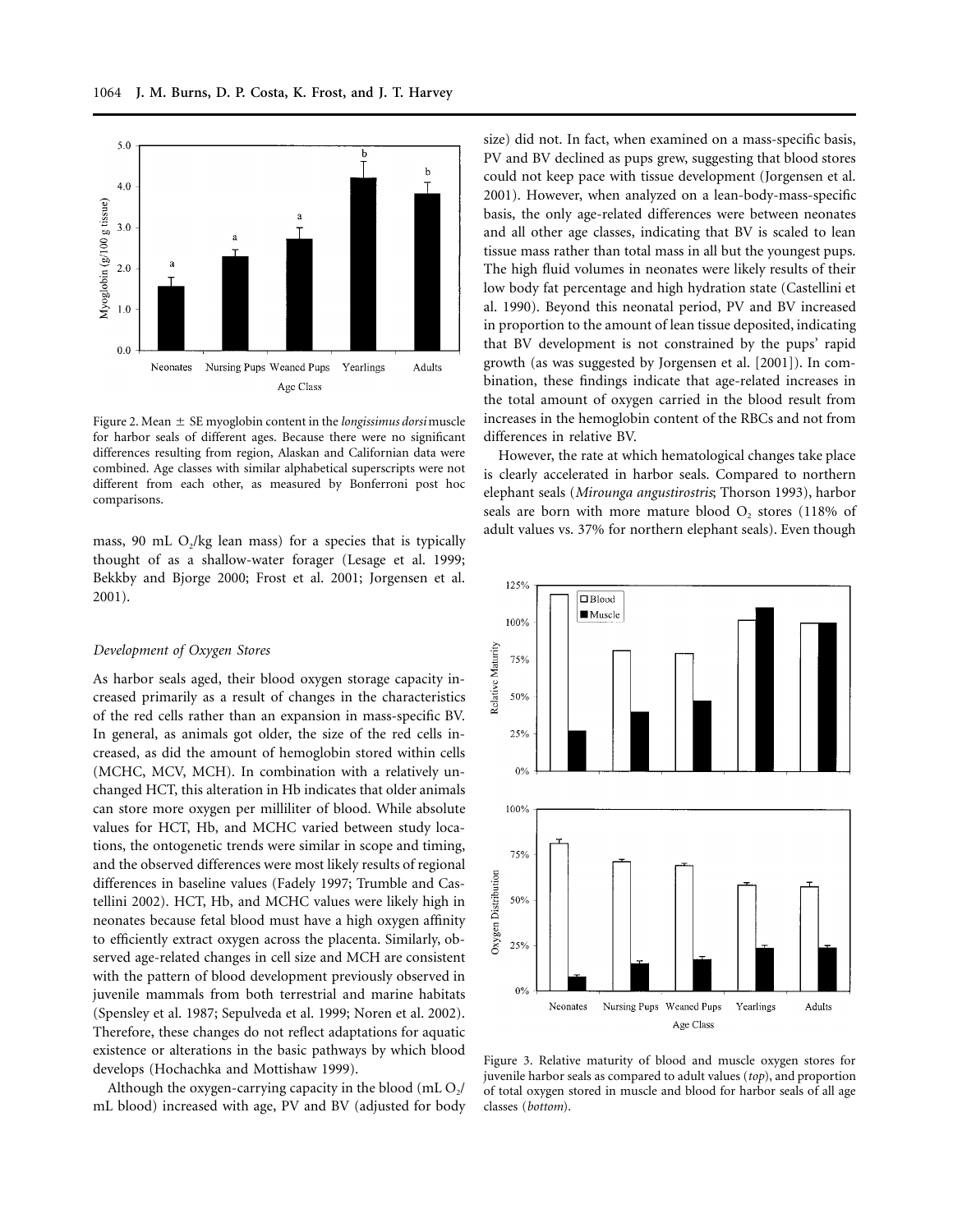oxygen storage capacity declines immediately after birth because of a decline in HCT and Hb, by the time pups are weaned, hematological values have largely recovered (BV is 82% that of adults on a mass-specific basis and 94% that of adults on a lean-body-mass-specific basis). As a result, weaned harbor seal pups can store almost as much oxygen in their blood as can adults, whereas species such as the northern elephant seal, which has a prolonged postweaning fast, have blood  $O_2$  stores at weaning that are much smaller than those of adults (Thorson and Le Boeuf 1994). The greater oxygen storage capacity at birth and weaning in harbor seals is likely related to the short lactation period and earlier onset of independent foraging.

In contrast to the rapid development of blood oxygen stores, the slower development of muscle oxygen stores suggests that a more fundamental physiological constraint exists. Despite their highly precocial nature, neonatal harbor seal pups had muscle myoglobin concentrations that were only 37% those of adults. Although harbor seal muscle myoglobin load did increase slightly during the lactation period, the relative maturity of muscle oxygen stores at weaning (64%) was much lower than that in the blood. This finding is not unusual, since in all marine species studied to date, muscle myoglobin concentration does not reach adult values until after independent foraging has begun (Thorson and Le Boeuf 1994; Burns and Castellini 1996; Ponganis et al. 1999; Burns et al. 2000). Because some of these species demonstrate extensive preweaning diving, these results suggest that diving alone is not sufficient for complete muscle maturation and that some other factor triggers the final maturation.

Given that pinnipeds, like other mammals, have milk that is relatively low in protein and iron (Van Horn and Baker 1971; Halvorsen and Halvorsen 1973; Webb et al. 1984; Moreno-Rojas et al. 1993), it may be that the availability of dietary iron, necessary for the production of the heme molecule, limits the production of new red cells and muscle myoglobin (Burns et al. 2004). Since a larger proportion of body oxygen is stored in the blood, and blood oxygen is the primary source of oxygen for the heart, lung, and brain, if both stores cannot be developed simultaneously, it may be that hemoglobin is produced first so that the metabolic demands of these tissues can be met. In this scenario, muscle maturation may be delayed until after growth slows and/or diet changes. However, the molecular triggers for myoglobin and hemoglobin production are poorly understood, and we do not yet know whether ontogenetic or environmental factors (such as hypoxia) are the primary determinants of heme production in these tissues. Still, since muscle heme remains low during development, working muscles are likely to experience different hypoxic stresses in pups and adults. To compensate, muscles of young pups may differ in biochemical and histochemical parameters; juvenile marine mammals are known to have muscles with different ultrastructure (Kohin 1998), fiber types (Polasek and Davis 2001; Kanatous et al. 2002), enzyme concentrations (Richmond 2004), and acid-buffering capacity (Castellini and Somero 1981; Noren 1997) than those of adults. As animals mature, the shifts in all these parameters enhance the ability of muscles to remain aerobic during long dives.

## *Use Rates and Aerobic Capacity*

Oxygen storage is not the only determinant of diving capacity; oxygen consumption rate is also critical. Here too, harbor seals develop rapidly; the elevated metabolic rates measured in neonatal harbor seals decline during the lactation period such that by the time pups are weaned, their rates of oxygen utilization are similar to those of yearlings (Ashwell-Erickson and Elsner 1981). In addition, weaned pups are able to regulate diving heart rate at levels significantly below eupneic rates (Greaves et al. 2005). When measured resting metabolic rates were used to calculate the aerobic dive capacity, our results were similar to those previously calculated for nursing and weaned pups (Ashwell-Erickson and Elsner 1981; Bowen et al. 1999; Jorgensen et al. 2001) and demonstrate that harbor seal pups, like other pinnipeds (Thorson and Le Boeuf 1994; Burns 1999; Clark 2004; Richmond 2004), have a lower aerobic dive capacity than older animals of similar size because of their age. The reduced aerobic capacity of weaned pups is caused primarily by immature oxygen stores and not elevated metabolic rates. We therefore suggest that the precocial nature of harbor seals and their preweaning diving activity does not fully prepare them to be aquatic predators. We further suggest that the ratelimiting step in achieving physiological maturity is not the regulation of oxygen consumption but the development of adequate oxygen stores.

This lower dive capacity has the potential to impact juvenile harbor seal foraging behavior. Pups are unable to dive as deep or for as long as older individuals because of their smaller size and reduced physiological capacity. However, because harbor seals forage in shallower coastal environments, and the majority of their dives are well within aerobic dive limits (Lesage et al. 1999; Jorgensen et al. 2001; Frost et al., forthcoming), young harbor seals may not be as affected by their reduced physiological capacity as are juveniles of deep-diving species (Burns 1999). Still, young harbor seal pups spend more time in the water and make more dives than adults despite their smaller size and lower absolute food requirements (Lesage et al. 1999; Jorgensen et al. 2001). In addition, inexperienced foragers that are working closer to their ADL may have less behavioral flexibility than older animals, which in turn may make them more vulnerable to shifts in prey abundance and distribution (Burns 1999; Costa et al. 2001).

In summary, this research demonstrates that harbor seal pups develop the physiological tools necessary for breathhold diving rapidly during the short lactation period. Blood oxygen stores mature first, primarily through shifts in characteristics of RBCs and not through postnatal expansion of BV (mL/kg). Indeed,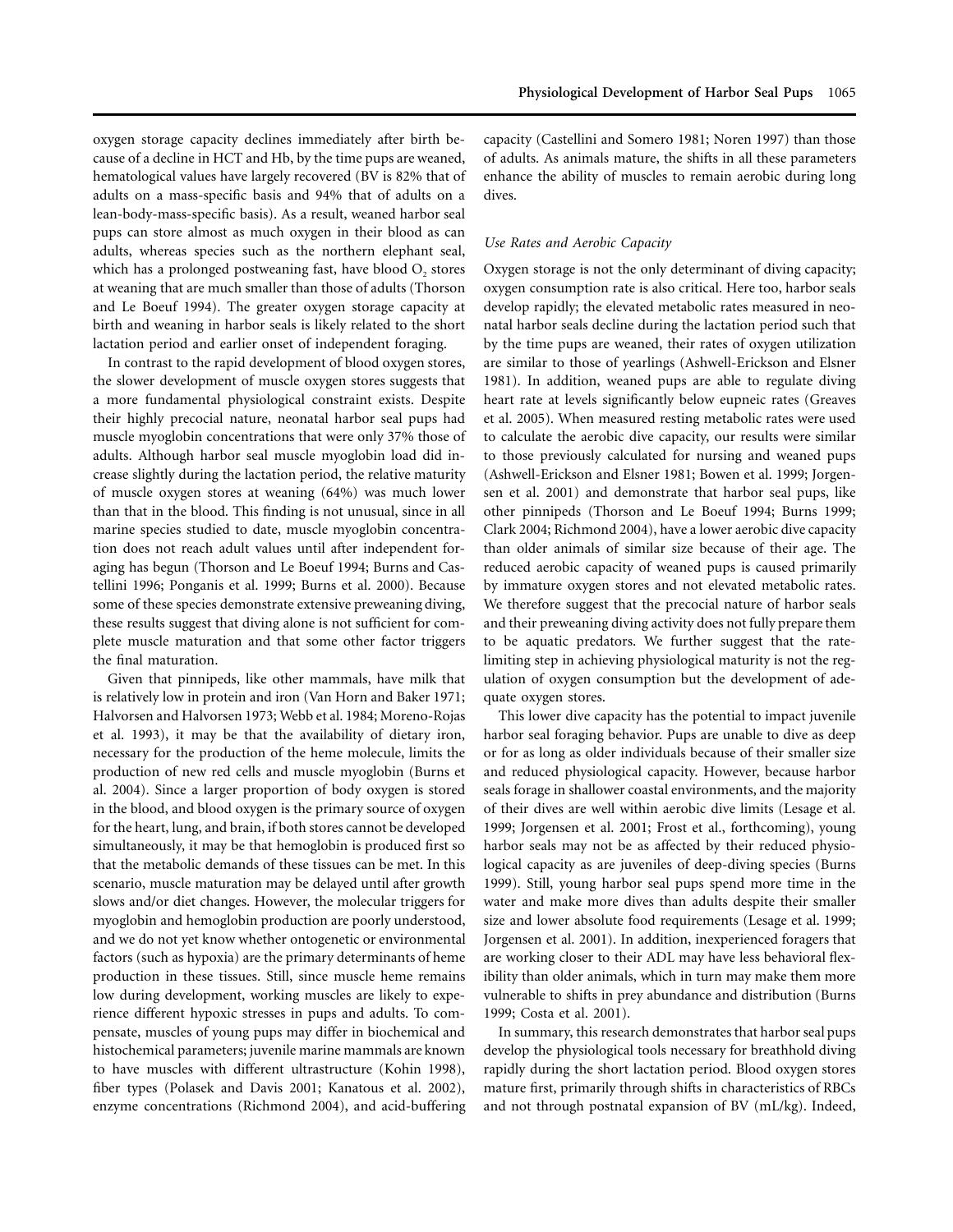PV is constant across all age groups when measured on a leanbody-mass-specific basis, suggesting that fluid volume responds primarily to changes in the amount of metabolically active tissue rather than total mass. In contrast, muscle development lags behind that of blood, with large postweaning increases in mass and myoglobin content necessary to achieve adult oxygen stores. In combination, these findings suggest that it is critical to understand the factors that regulate muscle development in pinnipeds if we are to understand the underlying constraints on the rate at which body oxygen stores develop. Metabolic rates, while elevated relative to mature animals, dropped quickly, and this, in combination with mature cardiovascular control, allowed newly weaned harbor seals to dive for upward of 5 min without the need for anaerobic metabolism. Given the relatively short and shallow nature of most dives, it does not appear that oxygen availability and use rates are the sole constraints on the diving behavior of newly weaned harbor seals.

## **Acknowledgments**

This work would not have been possible without the assistance of Lloyd Lowry and wildlife biologists at the Alaska Department of Fish and Game; Frances Gulland and the veterinarians and volunteers at the Marine Mammal Center; Mike Castellini and his laboratory at the University of Alaska, Fairbanks, and the Alaska SeaLife Center; and many students and volunteers from Moss Landing Marine Laboratories and University of California, Santa Cruz. Funding was provided by grants from the University of California Office of the President, the Institute of Marine Science at the University of California, Santa Cruz, and the Alaska Department of Fish and Game as part of the *Exxon Valdez* Oil Spill Restoration Program. The Chancellor's Animal Research Committee at University of California, Santa Cruz, and the Marine Mammal Center approved research protocols, and research was carried out under Marine Mammal Research permits 974, 1000, and 2000.

# **Literature Cited**

- Ashwell-Erickson S. and R.W. Elsner. 1981. The energy cost of free existence for Bering Sea harbor and spotted seals. Pp. 869–899 in D.W. Wood and J.A. Calder, eds. The Eastern Bering Sea Shelf: Oceanography and Resources. University of Washington Press, Seattle.
- Bekkby T. and A. Bjorge. 2000. Diving behaviour of harbour seal *Phoca vitulina* pups from nursing to independent feeding. J Sea Res 44:267–275.
- Bigg M.A. 1981. Harbour seal: *Phoca vitulina* Linnaeus, 1758 and *Phoca largha* Pallas, 1811. Pp. 1–27 in S.H. Ridgeway and R.J. Harrison, eds. Handbook of Marine Mammals. Academic Press, London.
- Blackwell S.B. and B.J. Le Boeuf. 1993. Developmental aspects of sleep apnoea in northern elephant seals, *Mirounga angustirostris*. J Zool (Lond) 231:437–447.
- Bossart G.D., T.H. Reidarson, L.A. Dierauf, and D.A. Duffield. 2001. Clinical pathology. Pp. 383–436 in L.A. Dierauf and F. Gulland, eds. CRC Handbook of Marine Mammal Medicine. 2nd ed. CRC, Boston.
- Bowen W.D., D.J. Boness, and S.J. Iverson. 1999. Diving behaviour of lactating harbour seals and their pups during maternal foraging trips. Can J Zool 77:978–988.
- Bowen W.D. and S.J. Iverson. 1998. Estimation of total body water in pinnipeds using hydrogen-isotope dilution. Physiol Zool 71:329–332.
- Boyd I.L. and J.P. Croxall. 1996. Dive durations in pinnipeds and seabirds. Can J Zool 74:1696–1705.
- Burns J.M. 1999. The development of diving behavior in juvenile Weddell seals: pushing physiological limits in order to survive. Can J Zool 77:773–783.
- Burns J.M., A.S. Blix, and L.P. Folkow. 2000. Physiological constraint and diving ability: a test in hooded seals, *Cystophora cristata*. FASEB J 14:A440.
- Burns J.M. and M.A. Castellini. 1996. Physiological and behavioral determinants of the aerobic dive limit in Weddell seal (*Leptonychotes weddellii*) pups. J Comp Physiol 166:473– 483.
- Burns J.M., C.A. Clark, and J.P. Richmond. 2004. The impact of lactation strategy on physiological development of juvenile marine mammals: implications for the transition to independent foraging. Int Congr Ser 1275:341–350.
- Butler P.J. and D.R. Jones. 1997. Physiology of diving of birds and mammals. Physiol Rev 77:837–899.
- Castellini J.M., M.A. Castellini, and M.B. Kretzmann. 1990. Circulatory water balance in suckling and fasting northern elephant seal pups. J Comp Physiol 160B:537–542.
- Castellini J.M., H.J. Meiselman, and M.A. Castellini. 1996. Understanding and interpreting hematocrit measurements in pinnipeds. Mar Mamm Sci 12:251–264.
- Castellini M.A. 1991. The biology of diving mammals: behavioral, physiological and biochemical limits. Pp. 105–134 in R. Gilles, ed. Advances in Comparative and Environmental Physiology. 8th ed. Springer, Berlin.
- Castellini M.A., L.D. Rea, J.L. Sanders, J.M. Castellini, and T. Zenteno-Savin. 1994. Developmental changes in cardiorespiratory patterns of sleep-associated apnea in northern elephant seals. Am J Physiol 267:R1294–R1301.
- Castellini M.A. and G.N. Somero. 1981. Buffering capacity of vertebrate muscle: correlations with potential for anaerobic function. J Comp Physiol 143:191–198.
- Clark C.A. 2004. Tracking Changes: Postnatal Blood and Muscle Oxygen Store Development in Harbor Seals (*Phoca vitulina*). MS thesis. University of Alaska, Anchorage.
- Costa D.P. 1993. The relationship between reproductive and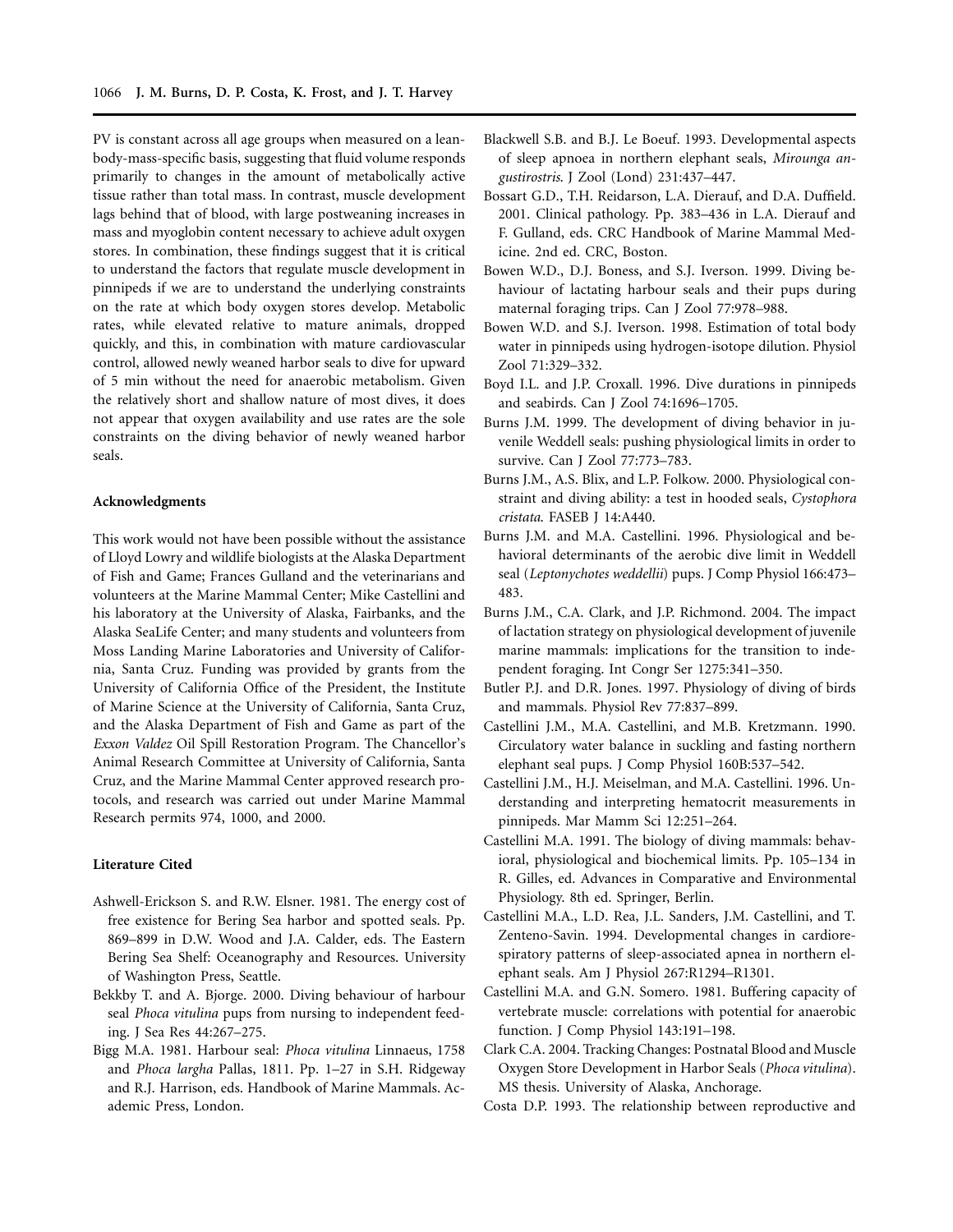foraging energetics and the evolution of the Pinnipedia. Symp Zool Soc Lond 66:293–314.

- Costa D.P. and N.J. Gales. 2003. Energetics of a benthic diver: seasonal foraging ecology of the Australian sea lion, *Neophoca cinerea*. Ecol Monogr 73:27–43.
- Costa D.P., N.J. Gales, and M.E. Goebel. 2001. Aerobic dive limit: how often does it occur in nature? Comp Biochem Physiol 129A:771–783.
- Costa D.P. and B. Sinervo. 2004. Field physiology: physiological insights from animals in nature. Annu Rev Physiol 66:209– 238.
- Dubé Y., M.O. Hammill, and C. Barrette. 2003. Pup development and timing of pupping in harbour seals (*Phoca vitulina*) in the St. Lawrence river estuary, Canada. Can J Zool 81:188–194.
- El-Sayed H., S.R. Goodall, and F.R. Hainsworth. 1995. Re-evaluation of Evans blue dye dilution method of plasma volume measurement. Clin Lab Haematol 17:189–194.
- Elsner R.W., D.M. Hammond, D.M. Denison, and R. Wyburn. 1977. Temperature regulation in the newborn Weddell seal *Leptonychotes weddellii*. Pp. 534–540 in G.A. Llano, ed. Adaptations within Antarctic Ecosystems. Smithsonian Institute, Washington, DC.
- Fadely B.S. 1997. Health Status and Body Condition of Harbor Seals (*Phoca vitulina*) in the Gulf of Alaska. PhD diss. University of Alaska, Fairbanks.
- Falabella V., M. Lewis, and C. Campagna. 1999. Development of cardiorespiratory patterns associated with terrestrial apneas in free-ranging southern elephant seals. Physiol Biochem Zool 72:64–70.
- Fedak M.A., L. Rome, and H.J. Seeherman. 1981. One-step N<sub>2</sub> dilution technique for calibrating open-circuit  $Vo_2$  measuring systems. J Appl Physiol 51:772–776.
- Feder M.E. and B.A. Block. 1991. On the future of animal physiological ecology. Funct Ecol 5:136–144.
- Foldager N. and C.G. Blomqvist. 1991. Repeated plasma volume determination with the Evans blue dye dilution technique: the method and the computer program. Comput Biol Med 21:35–41.
- Frost K.J., L.F. Lowry, and J. Ver Hoef. 1995. Habitat use, behavior, and monitoring of harbor seals in Prince William Sound, Alaska. *Exxon Valdez* oil spill restoration science study 94064. Alaska Department of Fish and Game, Fairbanks.
- Frost K.J., M.A. Simpkins, and L.F. Lowry. 2001. Diving behavior of subadult and adult harbor seals in Prince William Sound, Alaska. Mar Mamm Sci 17:813–834.
- Frost K.J., M.A. Simpkins, R.J. Small, and L.F. Lowry. Forthcoming. Development of diving by harbor seal pups in two regions of Alaska: use of the water column. Mar Mamm Sci.
- Gentry R.L. and G.L. Kooyman. 1986. Fur Seals: Maternal Strategies on Land and at Sea. Princeton University Press, Princeton, NJ.
- Greaves D.K., J.F. Schreer, M.O. Hammill, and J.M. Burns.

2005. Diving heart rate development in seals. Physiol Biochem Zool 78:9–17.

- Halvorsen K. and S. Halvorsen. 1973. The "early anemia": its relation to postnatal growth rate, milk feeding, and iron availability: experimental study in rabbits. Arch Dis Child 48:842–849.
- Hochachka P.W. and P.D. Mottishaw. 1999. Evolution and adaptation of the diving response: phocids and otariids. Pp. 391-431 in H.O. Pörtner and R.C. Playle, eds. Cold Ocean Physiology. Cambridge University Press, Cambridge.
- Horning M. and F. Trillmich. 1997. Ontogeny of diving behavior in the Galapagos fur seal. Behavior 134:1211–1257.
- International Committee for Standardization in Haematology. 1973. A report by the International Committee for Standardization in Haematology: standard techniques for the measurement of red-cell and plasma volume. Br J Haematol 25:801–814.
- Jeffries S. 1986. Seasonal movements and population trends of harbor seals (*Phoca vitulina richardsi*) in the Columbia River and adjacent waters of Washington and Oregon: 1976–1982. Washington Department of Fish and Game report MM2079357-5, Olympia.
- Jorgensen C., C. Lydersen, and K.M. Kovacs. 2001. Diving development in nursing harbour seal pups. J Exp Biol 204: 3993–4004.
- Kanatous S.B., R.W. Davis, R. Watson, L. Polasek, T.M. Williams, and O. Mathieu-Costello. 2002. Aerobic capacities in the skeletal muscles of Weddell seals: key to longer dive durations? J Exp Biol 205:3601–3608.
- Kerr M.G. 1989. Veterinary Laboratory Medicine. Blackwell Scientific, Oxford.
- Kohin S. 1998. Respiratory Physiology of Northern Elephant Seal Pups: Adaptations for Hypoxia, Hypercapnia and Hypometabolism. PhD diss. University of California, Santa Cruz.
- Kooyman G.L. 1989. Diverse Divers: Physiology and Behavior. Springer, Berlin.
- Kooyman G.L., M.A. Castellini, R.W. Davis, and R.A. Maue. 1983. Aerobic diving limits of immature Weddell seals. J Comp Physiol 151:171–174.
- Kooyman G.L., E.A. Wahrenbrock, M.A. Castellini, R.W. Davis, and E.E. Sinnett. 1980. Aerobic and anaerobic metabolism during voluntary diving in Weddell seals: evidence of preferred pathways from blood chemistry and behavior. J Comp Physiol 138:335–346.
- Lawson J.W. and D. Renouf. 1987. Bonding and weaning in harbor seals, *Phoca vitulina*. J Mammal 68:445–449.
- Lenfant C., K. Johansen, and J.D. Torrance. 1970. Gas transport and oxygen storage capacity in some pinnipeds and the sea otter. Respir Physiol 9:277–286.
- Lesage V., M.O. Hammill, and K.M. Kovacs. 1999. Functional classification of harbor seal (*Phoca vitulina*) dives using depth